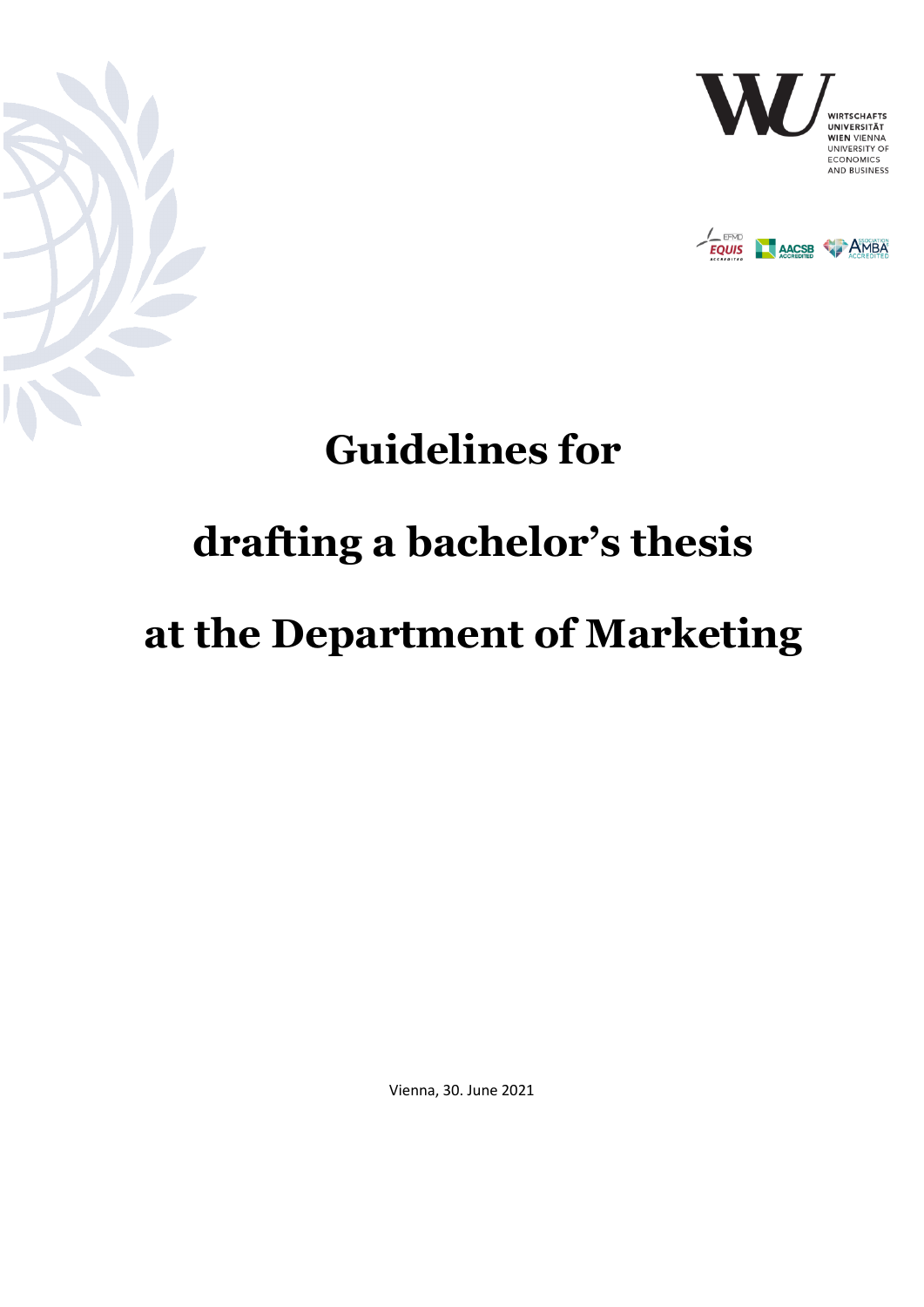### **1 Who can write their bachelor's thesis with us?**

In principle, all students at WU Vienna are welcome to write their bachelor's thesis at the Department of Marketing or one of its institutes. In light of the available supervising capacities, we will prioritize students who have been accepted to one of the Department's specializations (SBWLs) and/or whose proposal convinces us that their thesis will satisfy our requirements with regard to both topic and quality. Unfortunately, we are unable to guarantee supervision of a bachelor's thesis even if you are a student of our specializations.

To qualify to write and submit your bachelor's thesis you need to have successfully completed the introductory and orientation phase (STEOP), passed the Business Administration courses of the CBK and the PI "Statistics" as well as attended the course "Academic Research Techniques." You may already start writing your bachelor's thesis while taking the course "Academic Research Techniques." We recommend that you complete this course at the Department of Marketing (although this is not mandatory). If you are interested in empirical research, we recommend that you take the course "Research Methods" (course II or III, depending on your SBWL) before you start working on your thesis.

## **2 What will the process of writing your bachelor's thesis be like?**

The steps you will take from finding a topic to submitting your thesis for grading are depicted in Figure 1 and detailed below.



Figure 1: The process of writing a bachelor's thesis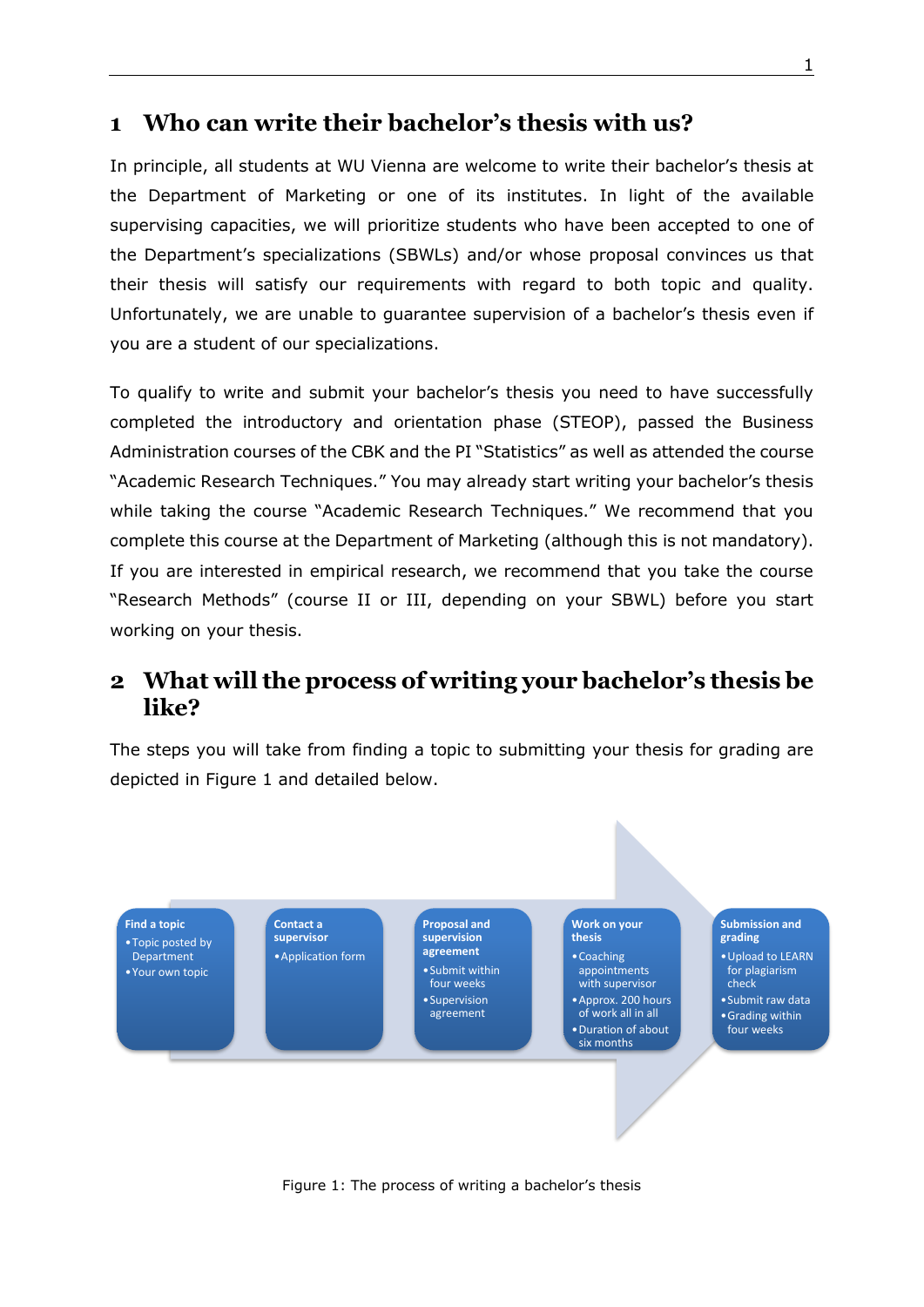#### **2.1 Finding a topic**

If you are interested in writing a bachelor's thesis at the Department of Marketing and fulfil the formal requirements, look for a topic that you are interested in and that you would like to work on intensively. A potential topic for a bachelor's thesis should align with the key research areas of the Department. As detailed below, it is possible to apply for a posted topic (items 1-3) or propose a topic of your own choice (item 4):

- 1. Some institutes at the Department provide a list of available topics for bachelor's theses on their websites. These topics are closely related to the personal research interests of the institutes' employees or arise from practical collaborations. Their supervision is prioritized depending on the available capacities.
- 2. Check the "News" on the websites of our Department's institutes. Some institutes publish currently available topics on their websites.
- 3. In case there are available topics for which we are urgently looking for students to work on them, we will send an email to the students of our specializations.
- 4. Other than that, feel free to approach us with your own suggestions for topics. As we take supervising our students' theses very seriously, we insist on a clear link to our current research and teaching contents (see contact).

To get to the individual institutes' websites, please click on the following links:

- [Digital Marketing & Behavioral Insights](https://www.wu.ac.at/digital)
- [Interactive Marketing & Social Media](https://www.wu.ac.at/en/imsm/teaching/sbwl-service-digital-marketing/bachelor-thesis-topics)
- [International Marketing](https://www.wu.ac.at/en/imm/student-platform/bachelor/paper) Management
- [Marketing & Consumer Research](https://www.wu.ac.at/mcore/teaching/bachelor/bachelorarbeit)
- [Marketing Management](https://www.wu.ac.at/en/institute-for-marketing-management/teaching/bachelor-thesis)
- Retailing & [Data Science](https://www.wu.ac.at/en/retail)
- [Service Marketing & Tourism](https://www.wu.ac.at/sm/students-point/aktuelle-themen-fuer-die-bachelor-masterarbeit)

It is also possible for several students to collaborate on a topic. This might make sense or become necessary if a given project includes a (large) empirical survey. Please keep in mind, however, that the supervisor must be able to identify and individually grade the work of all students involved. In practice this means that every student submits their own thesis on a separate (sub-) research question. The theses may, however, deal with the same framework topic or be based on the same data set. The individual theses are then coordinated with and by the supervisor.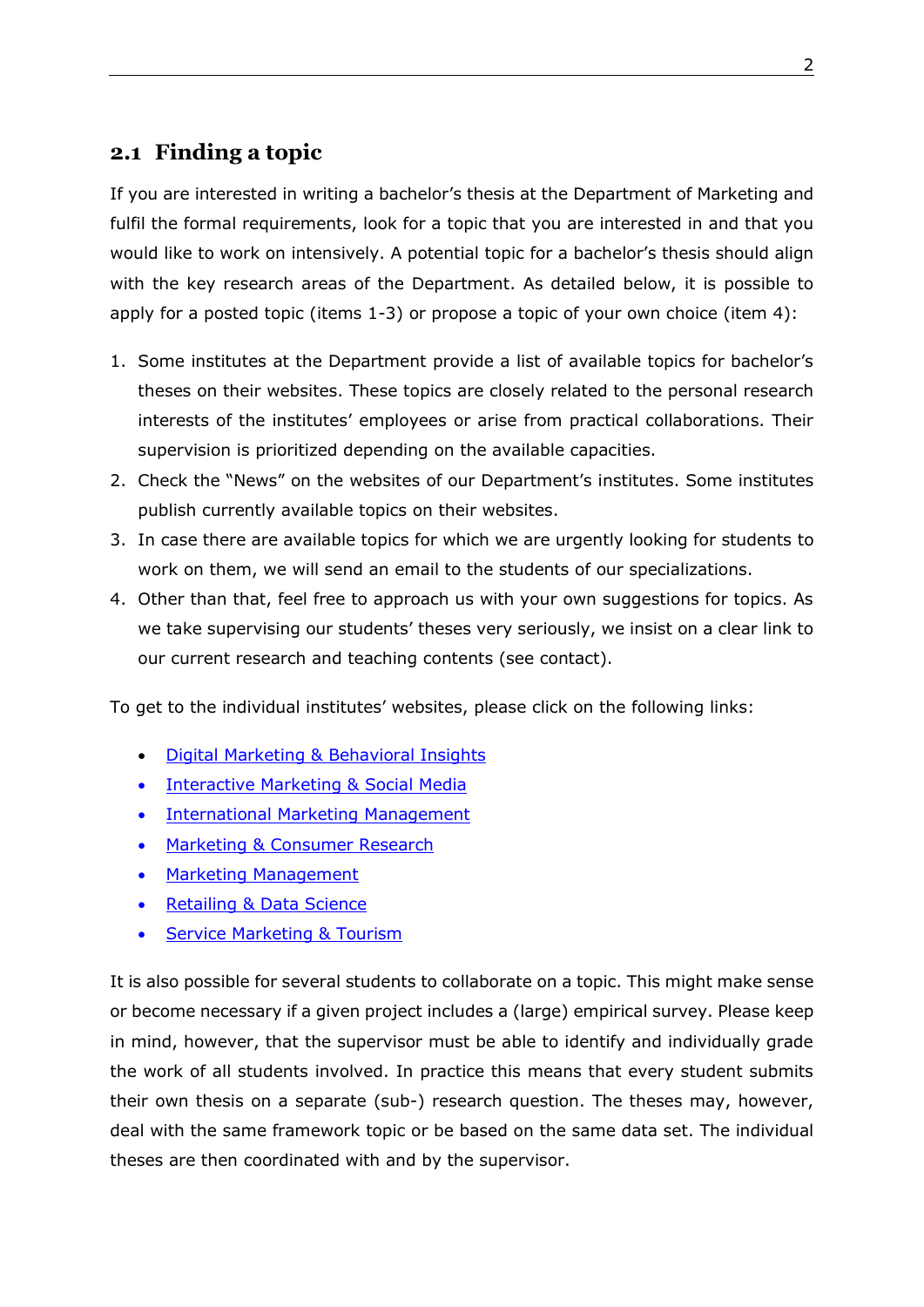#### **2.2 Contacting a potential supervisor**

Once you have found an available topic that fits your interests or have come up with a first draft of ideas,

- contact the person named in connection with the available topic (potential supervisor) per email. Please attach the completed application form when doing so.
- If you choose your own topic, please do some research on who will be the most suitable advisor in this field and whose interests or research methods have the biggest overlap with your research idea prior to contacting a potential supervisor. To find out as much, consult the Department's staff websites or WU's research database [FIDES](https://bach.wu.ac.at/d/research/organization/3798/). There you will find information on the employees' key research areas and interests. After that, contact the most suitable supervisor via email and attach your completed application form. Please do not send a mass mail to all or several employees of the Department!

Within several days following your official application, you will receive either a letter of rejection (due to a lack of content-related fit or lacking capacities) or a request to draft and submit a proposal.

#### **2.3 Proposal and supervision agreement**

If you have received a positive reply to your application, work on a proposal for your bachelor's thesis independently. This proposal must be submitted to your potential supervisor within four weeks. Based on it, he or she will either agree or refuse to supervise your thesis.

Your proposal should consist of about 2-4 pages of text (excluding literature and any appendix consisting of tables, figures, etc.) and outline the cornerstones of your thesis. It will serve as a first basis for discussion to both you and your supervisor and (possibly in an amended version) as a guideline later on. This will help make sure that you are on the right track and the topic can be dealt with in the scheduled time frame.

The proposal should, in particular, touch on the following points:

- Working title of the proposed thesis
- A short description of the problem (What is the problem at hand? To whom might it be interesting or relevant and why?)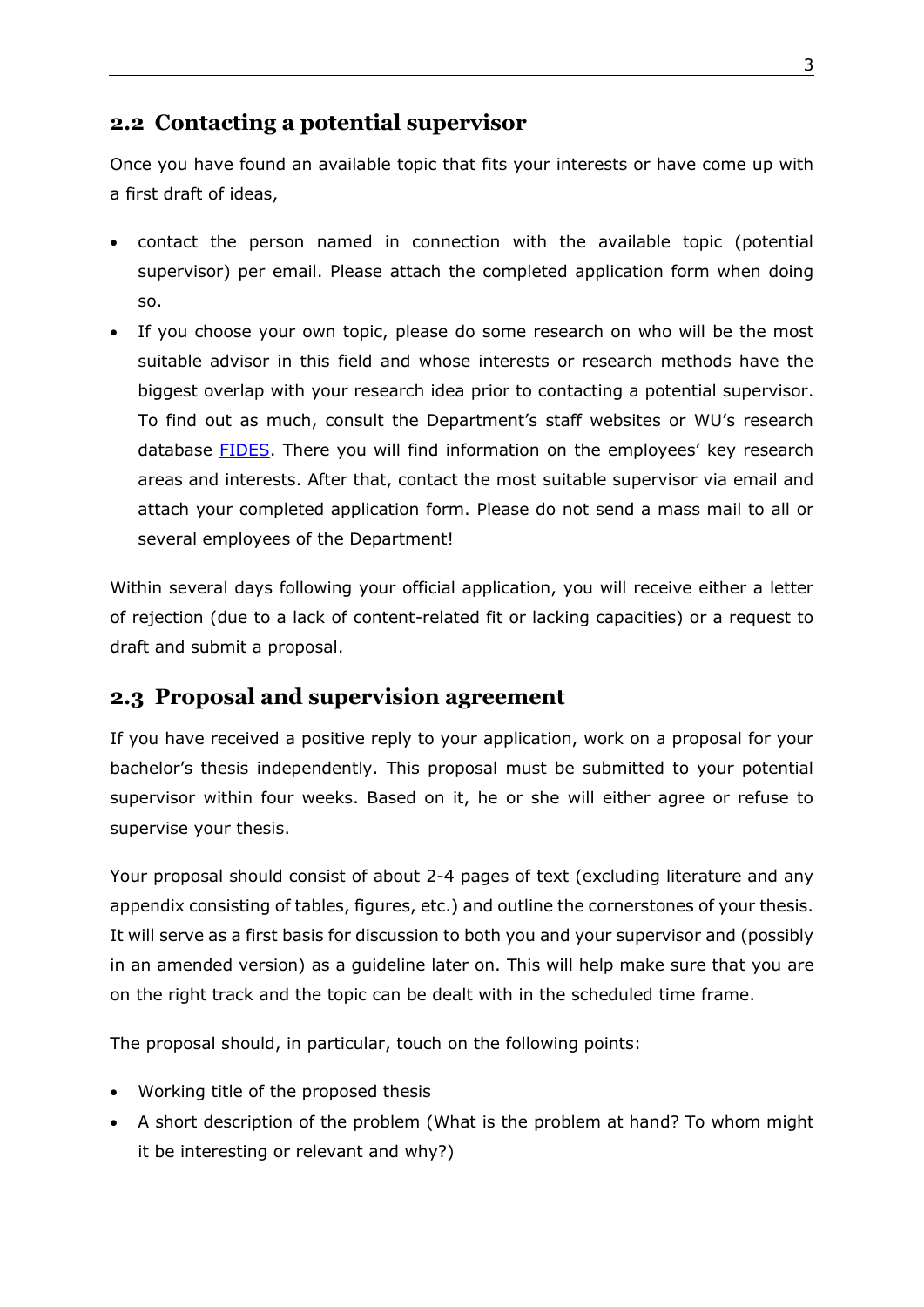- A short summary of a preliminary literature review on the topic (What does the literature on marketing say about this problem? What do we already know, or, more importantly, what don't we know?)
- The research question and goal of the thesis based on the problem outlined before and the research gap identified
- A suggestion regarding methodology (What is the research design? How could it be [empirically] implemented, i.e., which method could be used to answer the research question?)
- A short introduction of project partners, if applicable (Is a corporate partner required in order to complete the thesis?)
- If possible, a short outline of expected results and a brief statement on their impact on marketing theory or practice
- A preliminary table of contents
- A rough schedule (Which steps will be completed by what time?)
- If possible, an overview of the literature you have found but not yet read
- A preliminary bibliography (literature cited in the proposal only)

If the proposal conforms to the Department's quality requirements, a supervision agreement will be concluded and your bachelor's thesis will be officially registered. You will then automatically be notified of the confirmation via your WUnet account.

#### **2.4 Working on your thesis**

We want to support you in the process of writing your bachelor's thesis as best as possible. This is why we offer one-on-one supervision appointments while you are completing your thesis. It is up to you to contact your supervisor to make an appointment. In order to guarantee a fair allocation of supervision capacity for all students, please consider the following milestones for individual appointments for orientation:

- kick-off meeting to discuss the proposal,
- discussion of the literature and hypotheses,
- preparation of the study and data assessment.

Please prepare for these meetings thoroughly to make sure that the appointments with your supervisor will be efficient and effective. We also expect you to send your supervisor a brief summary of the meeting per email the day after your appointment, at the latest.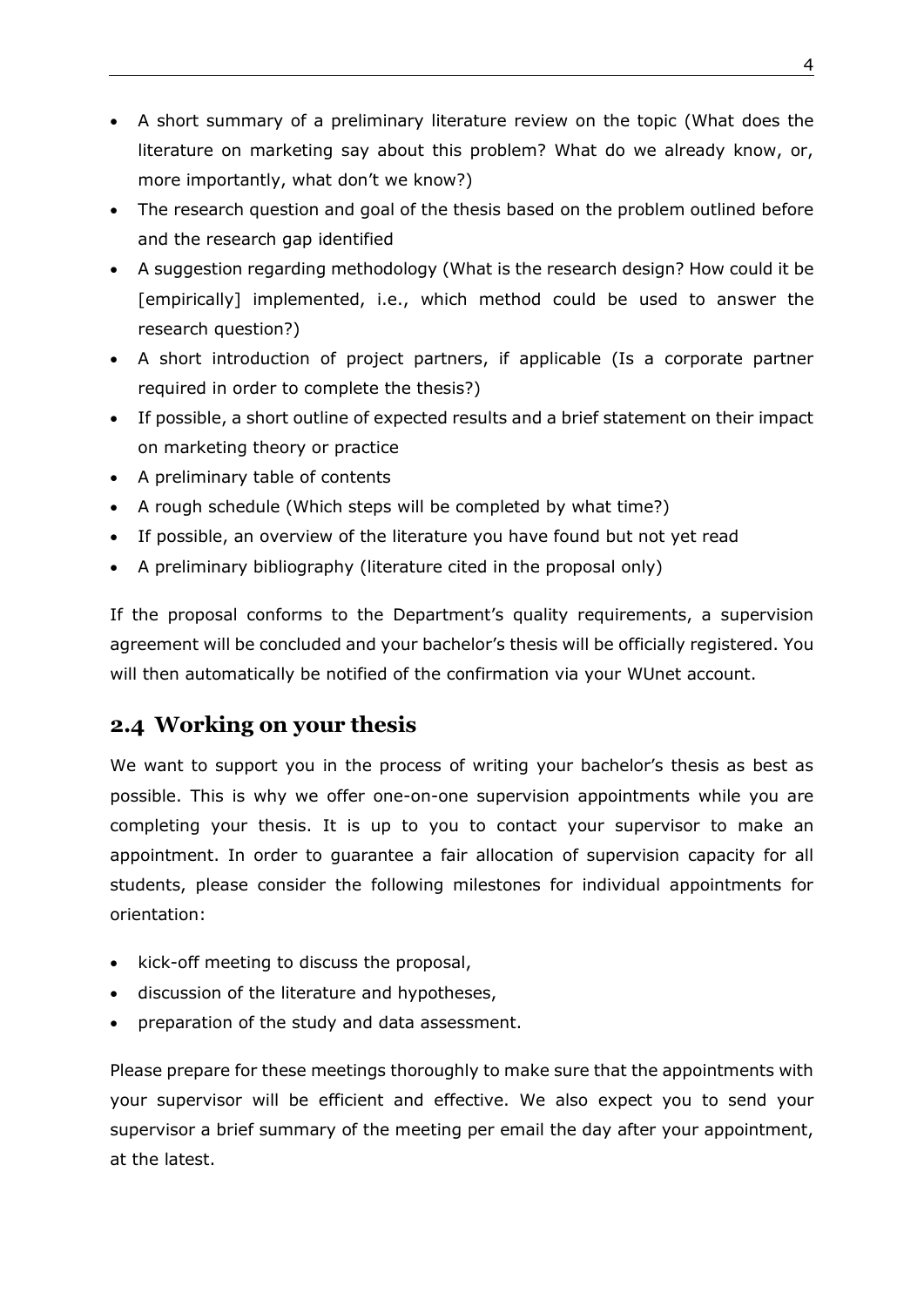Other than that, you can also contact your supervisor per email. Please keep in mind that it is an essential component of your bachelor's thesis to write an academic paper independently. We therefore expect you to look for solutions yourself (e.g. in the literature) before contacting your supervisor. Relying too much on your supervisor could signal a lack of independence and therefore have a negative impact on how the latter is assessed.

All in all, you should strive to finish your bachelor's thesis in a timely manner. Ideally, it will take you no longer than six months (from the time your thesis was officially registered).

In addition, we will provide you with a style sheet including further notes on how to draft your thesis.

For your bachelor's thesis in the "Business, Economics and Social Sciences" degree program, you will be awarded 8 ECTS credits. The process of writing your bachelor's thesis will take up approximately 200 work hours, i.e., 25 full-time work days. In the "Business and Economics" degree program, you will receive 10 ECTS credits, which means that the workload is bigger (approx. 250 work hours).

#### **2.5 Submission and grading**

When you are finished writing your bachelor's thesis, send the Word document of the final version to your supervisor via email. Include all material that will help your supervisor assess the quality of your work. This might be data sets, study materials, and notes on data evaluation.

When your supervisor has cleared your thesis, upload the final version including the cover page (see [forms\)](https://www.wu.ac.at/en/students/my-program/bachelors-student-guide/bachelors-thesis), which contains the declaration of authorship, to LEARN. Please be aware that you cannot change this version once it has been uploaded. Following submission to LEARN, your thesis will undergo a plagiarism check. As soon as the submission process has been completed, the thesis and the results of the plagiarism check are made available to your supervisor for evaluation.

Your supervisor has four weeks to complete his or her evaluation. Usually, supervisors at our Department finish grading sooner than that. Please keep in mind, however, that the Examinations Office will need several weeks to issue your certificate after your thesis has been graded.